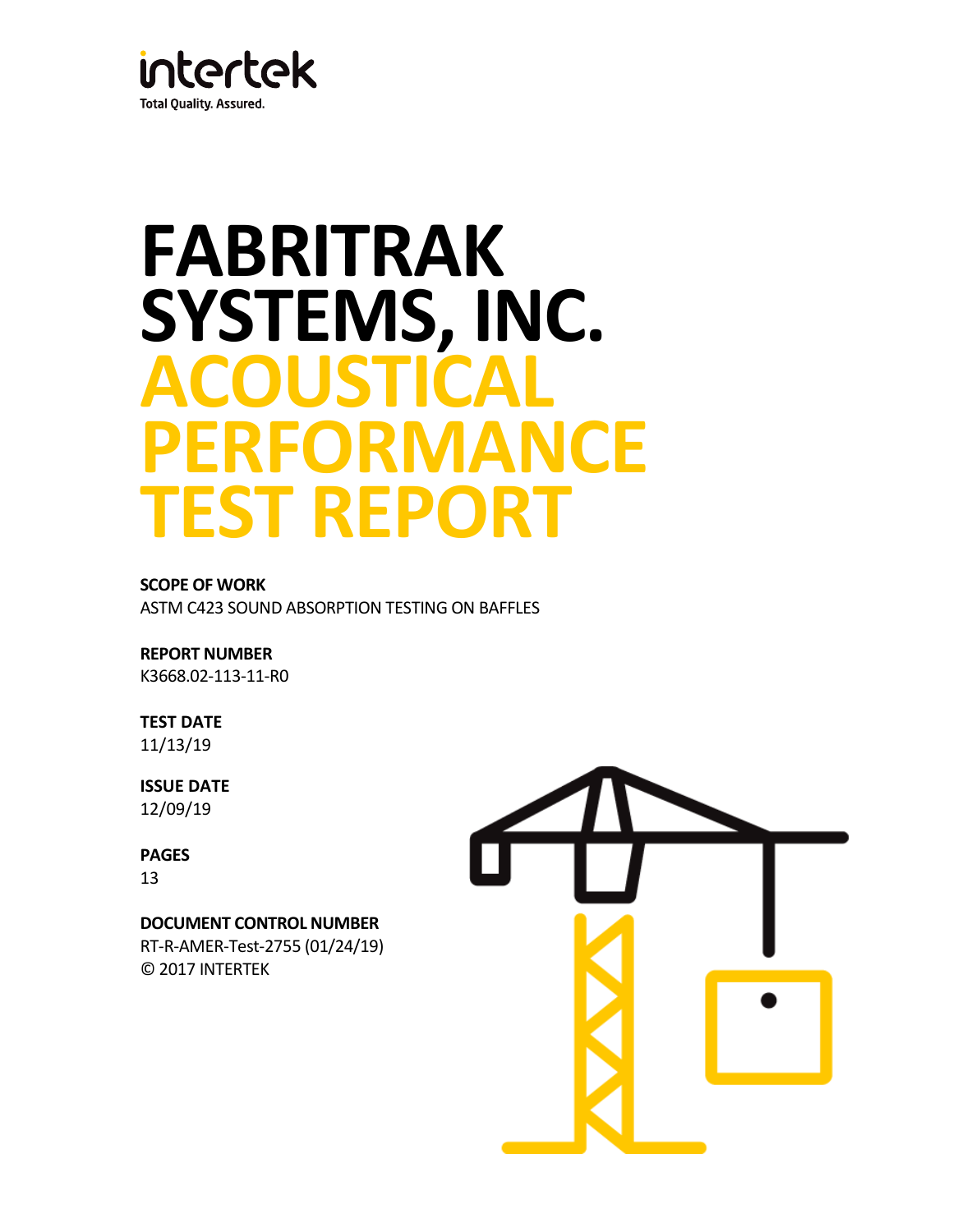

130 Derry Court York, Pennsylvania 17406

Telephone: 717-764-7700 Facsimile: 717-764-4129 [www.intertek.com/building](http://www.intertek.com/building)

# **TEST REPORT FOR FABRITRAK SYSTEMS, INC.**

Report No.: K3668.02-113-11-R0 Date: 12/09/19

#### **REPORT ISSUED TO**

**FABRITRAK SYSTEMS, INC.** 111 West Park Drive Mt. Laurel, New Jersey 08054

#### **SECTION 1**

**SCOPE**

Intertek Building & Construction (B&C) was contracted by FabriTrak Systems, Inc. to perform a sound absorption test. Results obtained are tested values and were secured by using the designated test methods. The complete test data is included herein. The client provided the test specimen. All measurements were conducted in the HT test chambers at Intertek B&C located in York, Pennsylvania.

This report does not constitute certification of this product nor an opinion or endorsement by this laboratory. Intertek B&C will service this report for the entire test record retention period. The test record retention period ends four years after the test date. Test records, such as detailed drawings, datasheets, representative samples of test specimens, or other pertinent project documentation, will be retained for the entire test record retention period.



This report is for the exclusive use of Intertek's Client and is provided pursuant to the agreement between Intertek and its Client. Intertek's responsibility and liability are limited to the terms and conditions of the agreement. Intertek assumes no liability to any party, other than to the Client in accordance with the agreement, for any loss, expense or damage occasioned by the use of this report. Only the Client is authorized to permit copying or distribution of this report and then only in its entirety. Any use of the Intertek name or one of its marks for the sale or advertisement of the tested material, product or service must first be approved in writing by Intertek. The observations and test results in this report are relevant only to the sample(s) tested. This report by itself does not imply that the material, product, or service is or has ever been under an Intertek certification program.

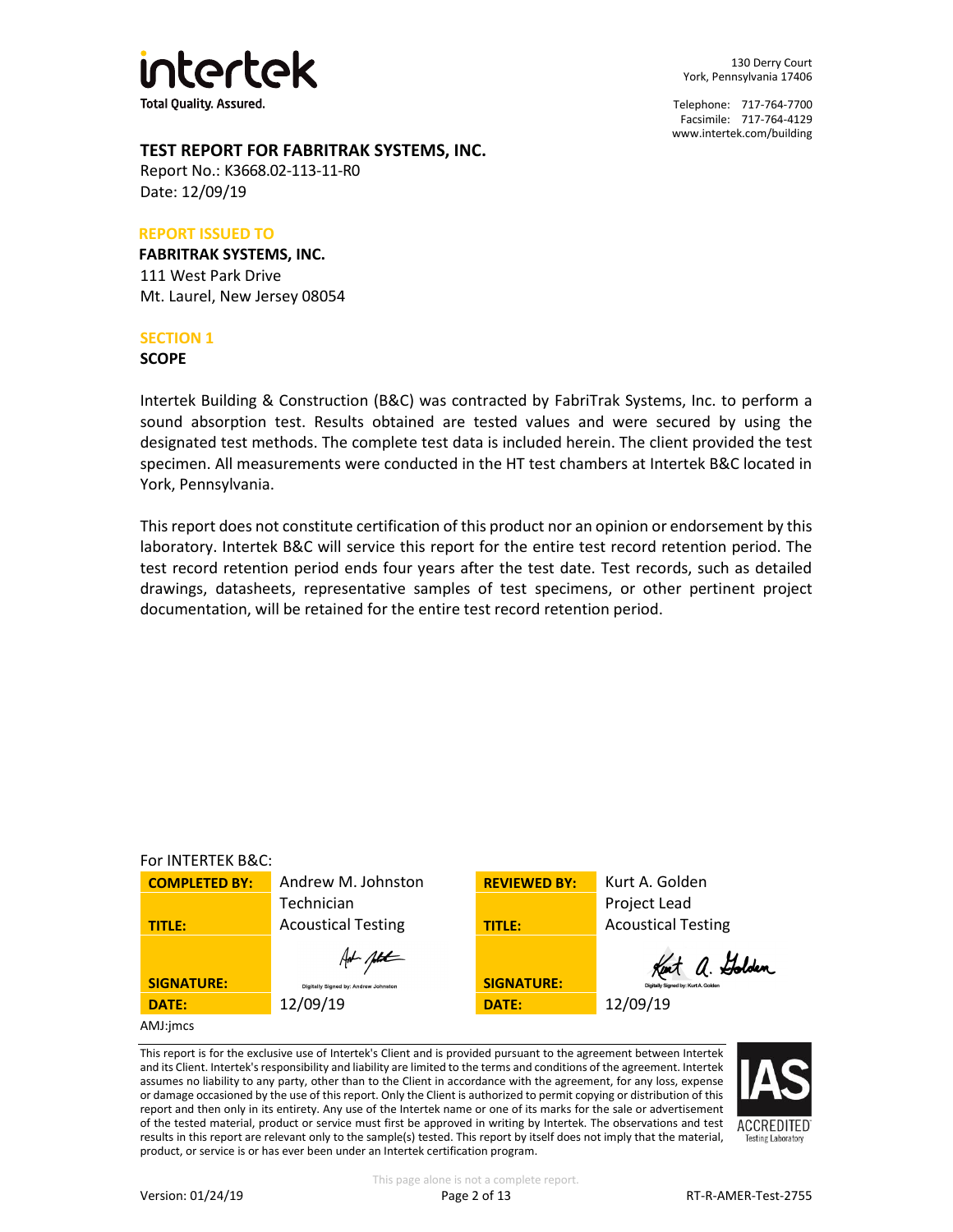

# **TEST REPORT FOR FABRITRAK SYSTEMS, INC.**

Report No.: K3668.02-113-11-R0 Date: 12/09/19

#### **SECTION 2**

#### **SUMMARY OF TEST RESULTS**

| <b>SERIES/MODEL</b>  |      | <b>Terra Core Poly</b>                                                                    |            |      |      |      |  |  |
|----------------------|------|-------------------------------------------------------------------------------------------|------------|------|------|------|--|--|
| <b>SAMPLE TYPE</b>   |      |                                                                                           | 1" Baffles |      |      |      |  |  |
| <b>CALCULATION</b>   |      | $M^2$ /unit                                                                               |            |      |      |      |  |  |
| <b>MOUNTING TYPE</b> |      | Type J                                                                                    |            |      |      |      |  |  |
| <b>DATA FILE</b>     |      | 1/3 OCTAVE SOUND ABSORPTION M <sup>2</sup> /unit AT THE OCTAVE<br><b>BAND FREQUENCIES</b> |            |      |      |      |  |  |
| NO.                  | 125  | 250                                                                                       | 500        | 1000 | 2000 | 4000 |  |  |
| K3668.01B            | 0.23 | 0.43                                                                                      | 0.65       | 0.93 | 1.05 | 1.10 |  |  |

| <b>SERIES/MODEL</b>                                                                                   |      | <b>Terra Core Poly</b> |            |             |      |      |        |      |  |
|-------------------------------------------------------------------------------------------------------|------|------------------------|------------|-------------|------|------|--------|------|--|
| <b>SAMPLE TYPE</b>                                                                                    |      |                        | 1" Baffles |             |      |      |        |      |  |
| <b>CALCULATION</b><br>Area foot print encompassing the 8-panel configuration*                         |      |                        |            |             |      |      |        |      |  |
| <b>MOUNTING TYPE</b>                                                                                  |      |                        |            |             |      |      |        |      |  |
| 1/3 OCTAVE SOUND ABSORPTION COEFFICIENTS AT THE<br><b>DATA FILE</b><br><b>OCTAVE BAND FREQUENCIES</b> |      |                        |            |             |      | NRC* | $SAA*$ |      |  |
| NO.                                                                                                   | 125  | 250                    | 500        | <b>1000</b> | 2000 | 4000 |        |      |  |
| K3668.01B2                                                                                            | 0.20 | 0.36                   | 0.55       | 0.79        | 0.89 | 0.94 | 0.65   | 0.66 |  |

*\* See Note in Section 8*

# **SECTION 3**

#### **TEST METHODS**

The specimens were evaluated in accordance with the following:

**ASTM C423-17**, *Standard Test Method for Sound Absorption and Sound Absorption Coefficients by the Reverberation Room Method*

**ASTM E795-16**, *Standard Practices for Mounting Test Specimens During Sound Absorption Tests*

#### **SECTION 4**

#### **SPECIMEN MOUNTING**

For Type J mounting the flat panels were suspended 24" off the floor vertically in four parallel rows with two panels per row. The panels were spaced 12" apart in each row and spaced 30" on center between each row. Panels were suspended using client supplied zip tie hangers and wire.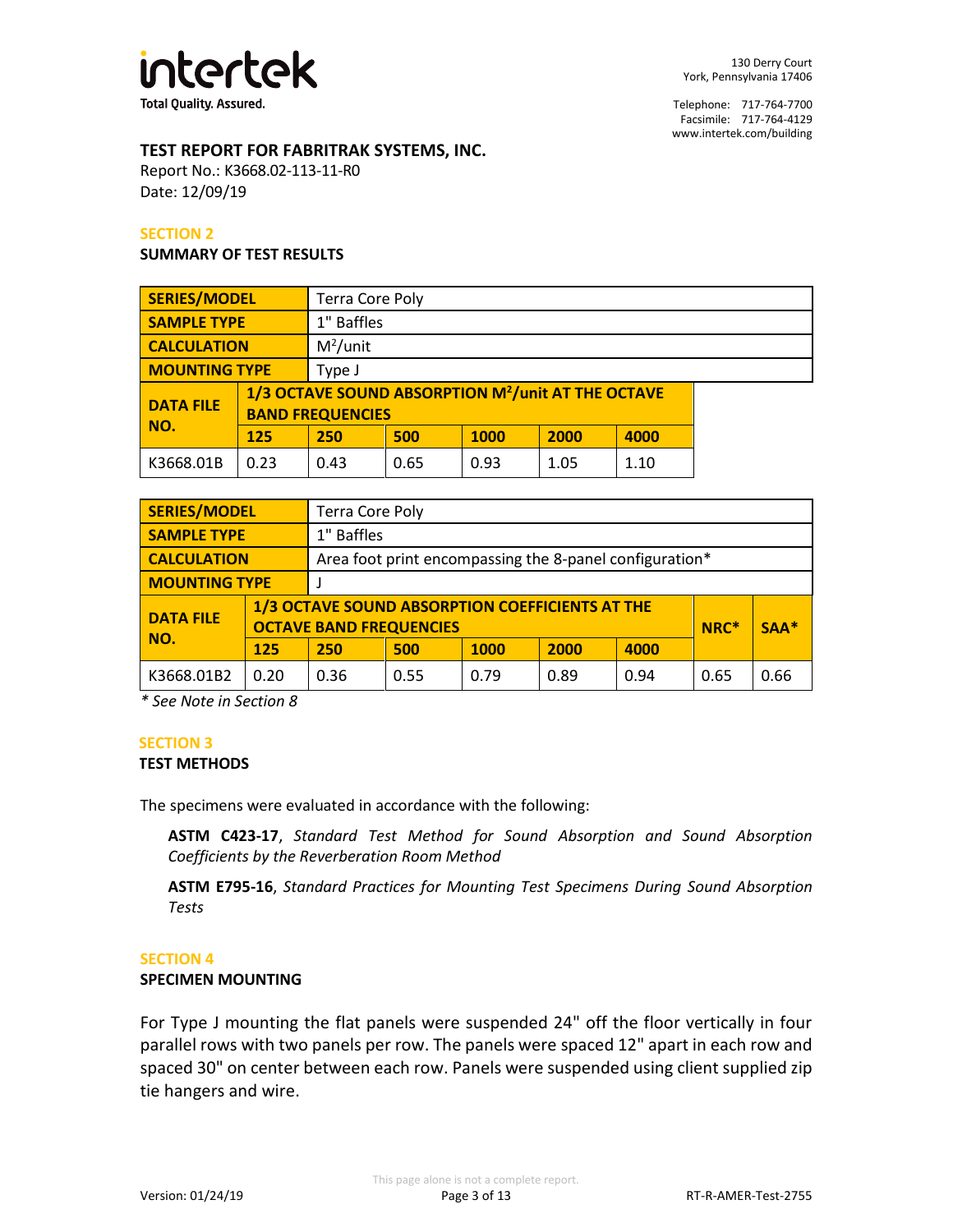

# **TEST REPORT FOR FABRITRAK SYSTEMS, INC.**

Report No.: K3668.02-113-11-R0 Date: 12/09/19

#### **SECTION 5**

#### **EQUIPMENT**

The equipment listed below meets the requirements of the test methods stated in Section 3 of this report.

| <b>INSTRUMENT</b>                       | <b>MANUFACTURER</b>            | <b>MODEL</b> | <b>DESCRIPTION</b>           | <b>ASSET#</b> | <b>CAL</b><br><b>DATE</b> |
|-----------------------------------------|--------------------------------|--------------|------------------------------|---------------|---------------------------|
| Data Acquisition Card                   | National Instruments IPXI-4462 |              | Data Acquisition Card        | 65125*        | 05/18                     |
| Data Acquisition Card                   | National Instruments IPXI-4462 |              | Data Acquisition Card        | 65126*        | 05/18                     |
| Data Acquisition Card                   | National Instruments IPXI-4462 |              | Data Acquisition Card        | 63763-3*      | 04/18                     |
| Receive Room Microphone                 | <b>PBC Piezotronics</b>        | 378B20       | Microphone and Preamplifier  | 64907         | 12/18                     |
| Receive Room Microphone                 | <b>PCB Piezotronics</b>        | 378B20       | Microphone and Preamplifier  | 64908         | 12/18                     |
| Receive Room Microphone                 | <b>PCB Piezotronics</b>        | 378B20       | Microphone and Preamplifier  | 64909         | 12/18                     |
| Receive Room Microphone                 | <b>PCB Piezotronics</b>        | 378B20       | Microphone and Preamplifier  | 64910         | 12/18                     |
| Receive Room Microphone                 | <b>PCB Piezotronics</b>        | 378B20       | Microphone and Preamplifier  | 64911         | 10/19                     |
| Receive Room<br>Environmental Indicator | Comet                          | T7510        | Receive Room                 | 64915         | 01/19                     |
| Microphone Calibrator                   | Norsonic                       | 1251         | <b>Acoustical Calibrator</b> | Y002919       | 04/19                     |

*\*- Note: The calibration frequency for this equipment is every two years per the manufacturer's recommendation.*

#### **TEST CHAMBER**

|                     | <b>VOLUME</b>     | <b>IDESCRIPTION</b>                    |
|---------------------|-------------------|----------------------------------------|
| <b>RECEIVE ROOM</b> | $234 \text{ m}^3$ | Rotating vane and stationary diffusers |
|                     |                   | Temperature and humidity controlled    |
|                     |                   | Isolation pads under the floor         |

#### **SECTION 6**

#### **LIST OF OFFICIAL OBSERVERS**

| <b>NAME</b>        | <b>COMPANY</b> |
|--------------------|----------------|
| Andrew M. Johnston | Intertek B&C   |
| Zachary P. Golden  | Intertek B&C   |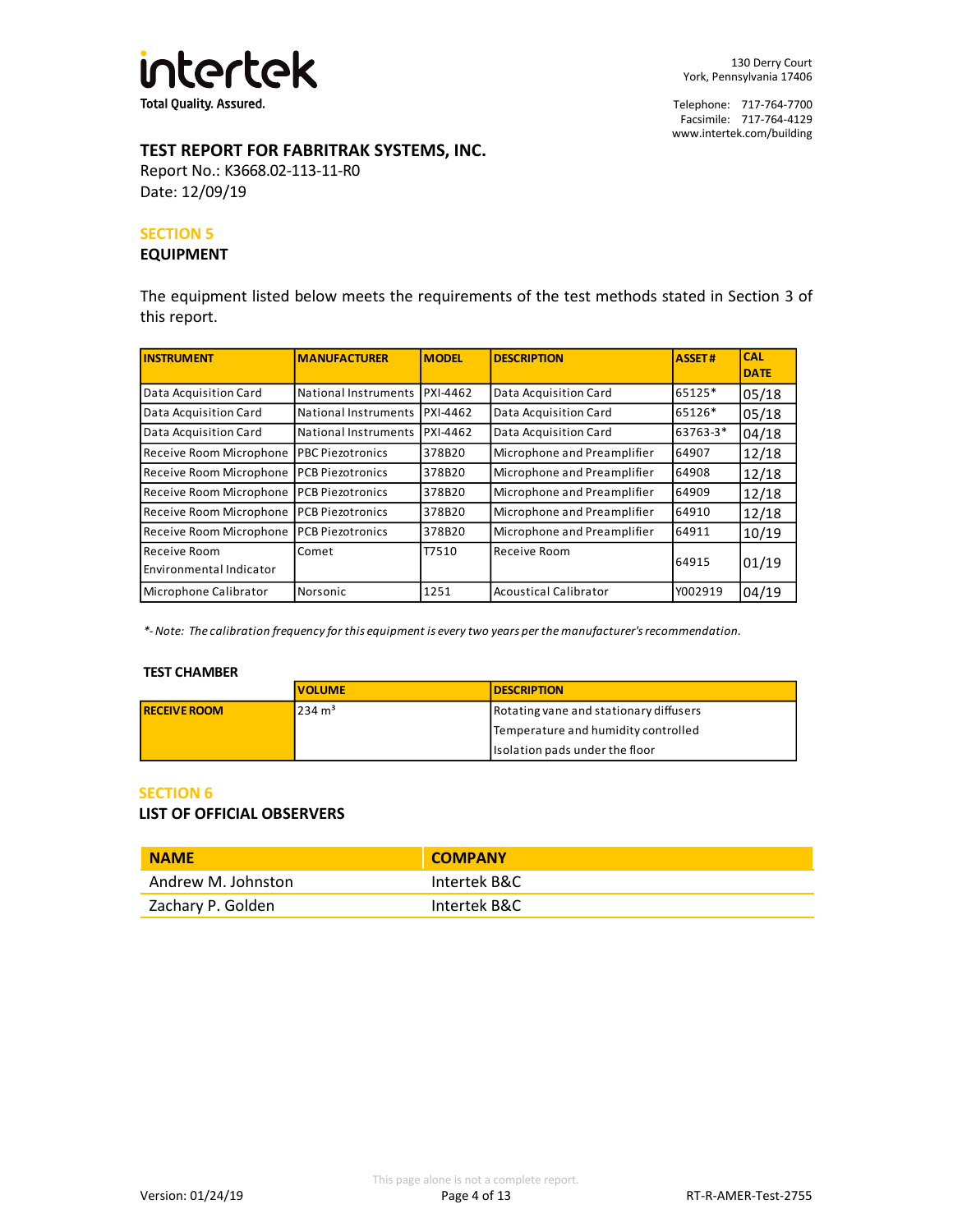

# **TEST REPORT FOR FABRITRAK SYSTEMS, INC.**

Report No.: K3668.02-113-11-R0 Date: 12/09/19

#### **SECTION 7**

#### **TEST PROCEDURE**

The sensitivity of the microphones was checked before measurements were conducted. Empty room sound absorption measurements were conducted before the specimen was installed. Full room sound absorption measurements were conducted after the specimen was installed.

For the empty and full room measurements, ten decay measurements were conducted at each of the five microphone positions. Data was obtained at 1/3 octave band frequencies ranging from 80 to 5000 hertz. The air temperature and relative humidity conditions were monitored and recorded during the measurements.

Intertek B&C will store samples of test specimens for four years.

# **SECTION 8**

#### **TEST CALCULATIONS**

# **TYPE J (M<sup>2</sup> /UNIT CALCULATION)**

The Sound Absorption Coefficient is the full room absorption minus the empty room absorption divided by the area of the sample in  $m^2$ . The Sound Absorption Coefficient is dimensionless.

#### **AREA FOOT PRINT ENCOMPASSING THE 8-PANEL CONFIGURATION CALCULATION (Method 1)**

The Noise Reduction Coefficient (NRC) rating is the arithmetic average of the sound absorption coefficients at 250, 500, 1000 and 2000 hertz. The average is rounded to the nearest multiple of 0.05.

The Sound Absorption Average (SAA) rating is the arithmetic average of the sound absorption coefficients at the frequencies ranging from 200 to 2500 hertz. The average is rounded to the nearest multiple of 0.01.

The area used in the calculation was comprised from the 8-panel configuration of hanging panels (90" by 108"), then adding an additional perimeter area to the overall foot print.

The size of additional perimeter area width was not an equal distance around the entire perimeter. On the sides where the panels were separated by 30", the perimeter was an additional 15" wide. On the sides where the panels were separated by 12", the perimeter was an additional 6" wide.

The total additional perimeter area used for the calculation was 100 ft<sup>2</sup> (122" by 120").

A drawing of the additional area used is in Section 12.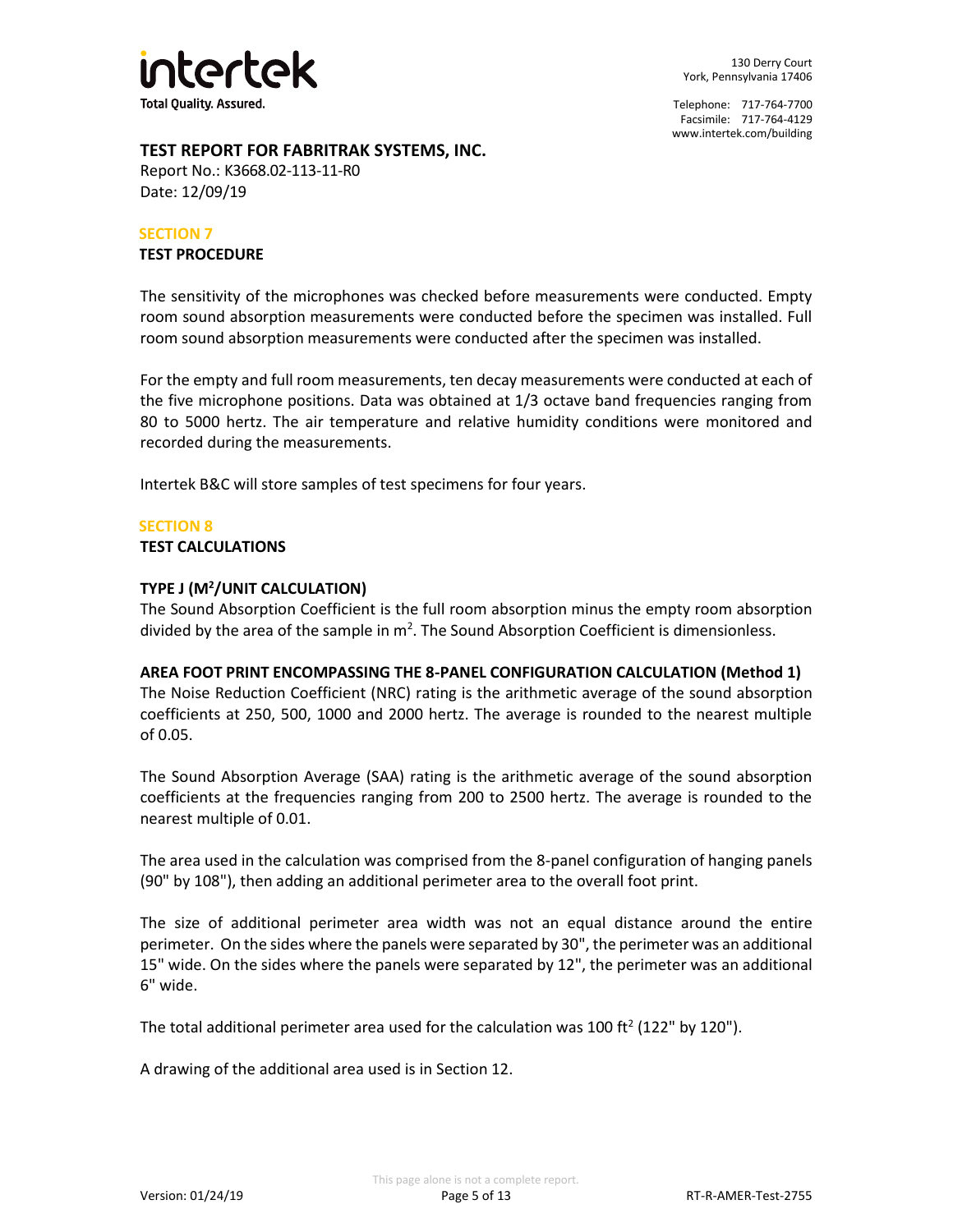

# **TEST REPORT FOR FABRITRAK SYSTEMS, INC.**

Report No.: K3668.02-113-11-R0 Date: 12/09/19

*Note: ASTM is currently working on the Area Food Print Encompassing the 8-Panel Configuration Calculation (Method 1) using the area calculation for NRC and SAA for hanging spaced baffles, but it has not been approved yet to date. The results should not be used as comparison to specimens that were tested in a single rectangular configuration. The results will be considered as the apparent noise reduction coefficient (NRC) rating and Sound Absorption Average (SAA).* 

#### **SECTION 9**

#### **TEST SPECIMEN DESCRIPTION**

| SERIES/MODEL         | 1" Terra Core Poly |
|----------------------|--------------------|
| <b>SAMPLE TYPE</b>   | <b>Baffles</b>     |
| <b>MOUNTING TYPE</b> |                    |

Eight, 1.22 m by 0.61 m (48" by 24"), panels were arranged to produce the test specimen. The total weight of the test specimen was 11.61 kg (25.6 lbs).

| <b>DESCRIPTION</b>        | <b>THICKNESS</b> | <b>DENSITY</b>           | <b>WEIGHT</b>            |
|---------------------------|------------------|--------------------------|--------------------------|
| FabriTrak Terra Core Poly | 25.4 mm          | 76.77 kg/m <sup>3</sup>  | 1.95 kg/m <sup>2</sup>   |
| <b>Baffles</b>            | 4.11             | 4.80 lbs/ft <sup>3</sup> | 0.40 lbs/ft <sup>2</sup> |

Photographs are included in Section 11.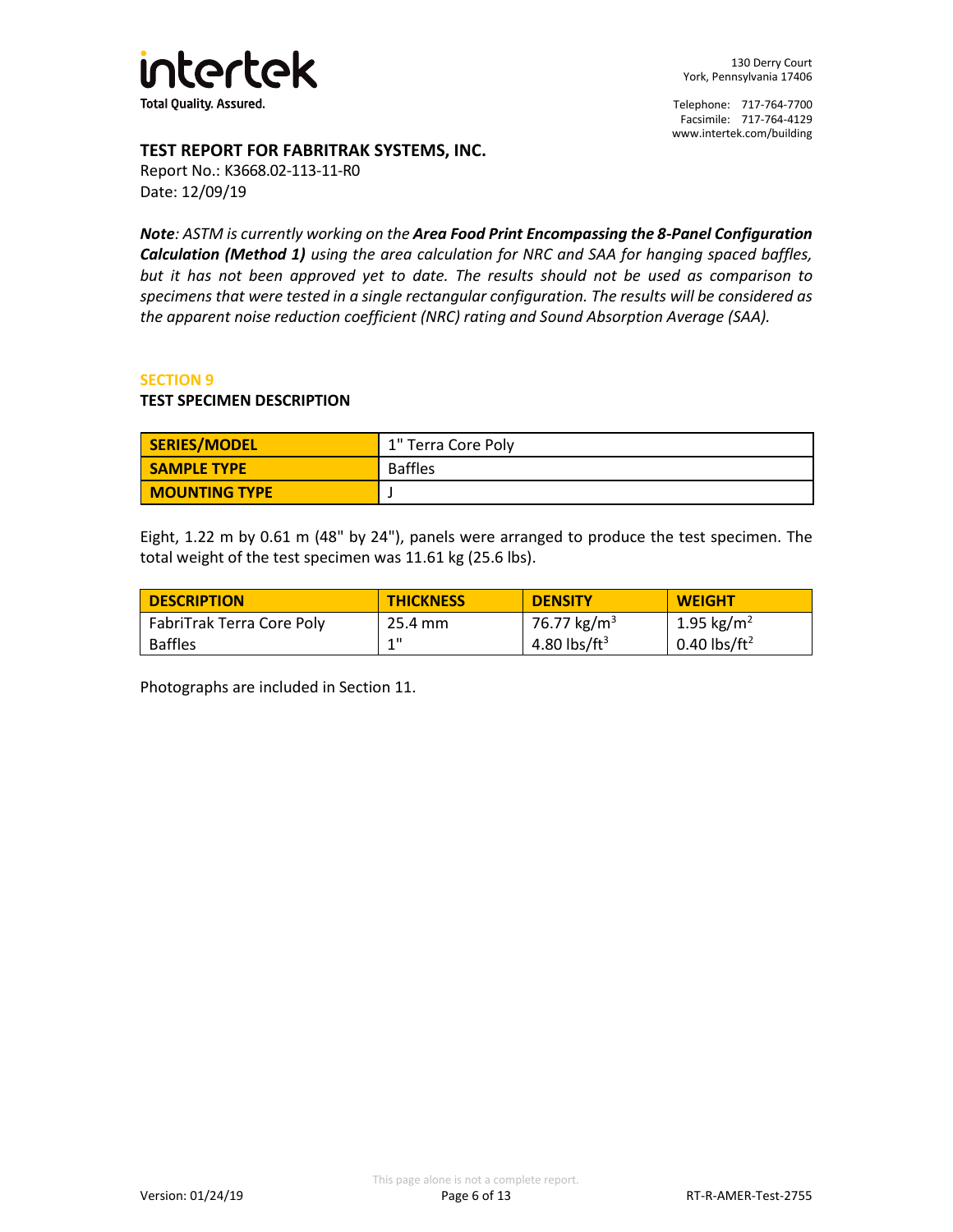

130 Derry Court York, Pennsylvania 17406

Telephone: 717-764-7700 Facsimile: 717-764-4129 [www.intertek.com/building](http://www.intertek.com/building)

# **TEST REPORT FOR FABRITRAK SYSTEMS, INC.**

Report No.: K3668.02-113-11-R0 Date: 12/09/19

#### **SECTION 10**

**TEST RESULTS**

# **K3668.01B DATA**

| <b>FREQ</b> |                   | <b>EMPTY ROOM UNCERTAINTY FULL ROOM</b> |                   | <b>UNCERTAINTY ABSORPTION</b> |       | <b>IRELATIVE</b>                      |
|-------------|-------------------|-----------------------------------------|-------------------|-------------------------------|-------|---------------------------------------|
|             | <b>ABSORPTION</b> |                                         | <b>ABSORPTION</b> |                               |       | (M <sup>2</sup> per Unit) UNCERTAINTY |
| (Hz)        | (m <sup>2</sup> ) |                                         | (m <sup>2</sup> ) |                               |       |                                       |
| 80          | 5.47              | 0.711                                   | 6.80              | 0.381                         | 0.170 | 0.081                                 |
| 100         | 5.37              | 0.631                                   | 6.74              | 0.617                         | 0.170 | 0.089                                 |
| 125         | 5.93              | 0.415                                   | 7.79              | 0.313                         | 0.230 | 0.053                                 |
| 160         | 5.20              | 0.068                                   | 7.78              | 0.082                         | 0.320 | 0.011                                 |
| 200         | 4.75              | 0.191                                   | 7.71              | 0.092                         | 0.370 | 0.021                                 |
| 250         | 5.20              | 0.078                                   | 8.62              | 0.048                         | 0.430 | 0.009                                 |
| 315         | 5.33              | 0.041                                   | 9.43              | 0.052                         | 0.510 | 0.007                                 |
| 400         | 5.52              | 0.022                                   | 10.21             | 0.040                         | 0.590 | 0.005                                 |
| 500         | 5.64              | 0.052                                   | 10.85             | 0.151                         | 0.650 | 0.016                                 |
| 630         | 5.20              | 0.030                                   | 11.40             | 0.029                         | 0.770 | 0.004                                 |
| 800         | 5.29              | 0.020                                   | 12.15             | 0.021                         | 0.860 | 0.003                                 |
| 1000        | 5.34              | 0.019                                   | 12.76             | 0.023                         | 0.930 | 0.003                                 |
| 1250        | 5.60              | 0.019                                   | 13.62             | 0.019                         | 1.000 | 0.003                                 |
| 1600        | 5.66              | 0.016                                   | 13.99             | 0.008                         | 1.040 | 0.002                                 |
| 2000        | 5.65              | 0.012                                   | 14.05             | 0.044                         | 1.050 | 0.005                                 |
| 2500        | 5.98              | 0.012                                   | 15.01             | 0.084                         | 1.130 | 0.009                                 |
| 3150        | 6.33              | 0.013                                   | 15.16             | 0.006                         | 1.100 | 0.001                                 |
| 4000        | 6.89              | 0.005                                   | 15.73             | 0.005                         | 1.100 | 0.001                                 |
| 5000        | 7.53              | 0.013                                   | 16.33             | 0.005                         | 1.100 | 0.001                                 |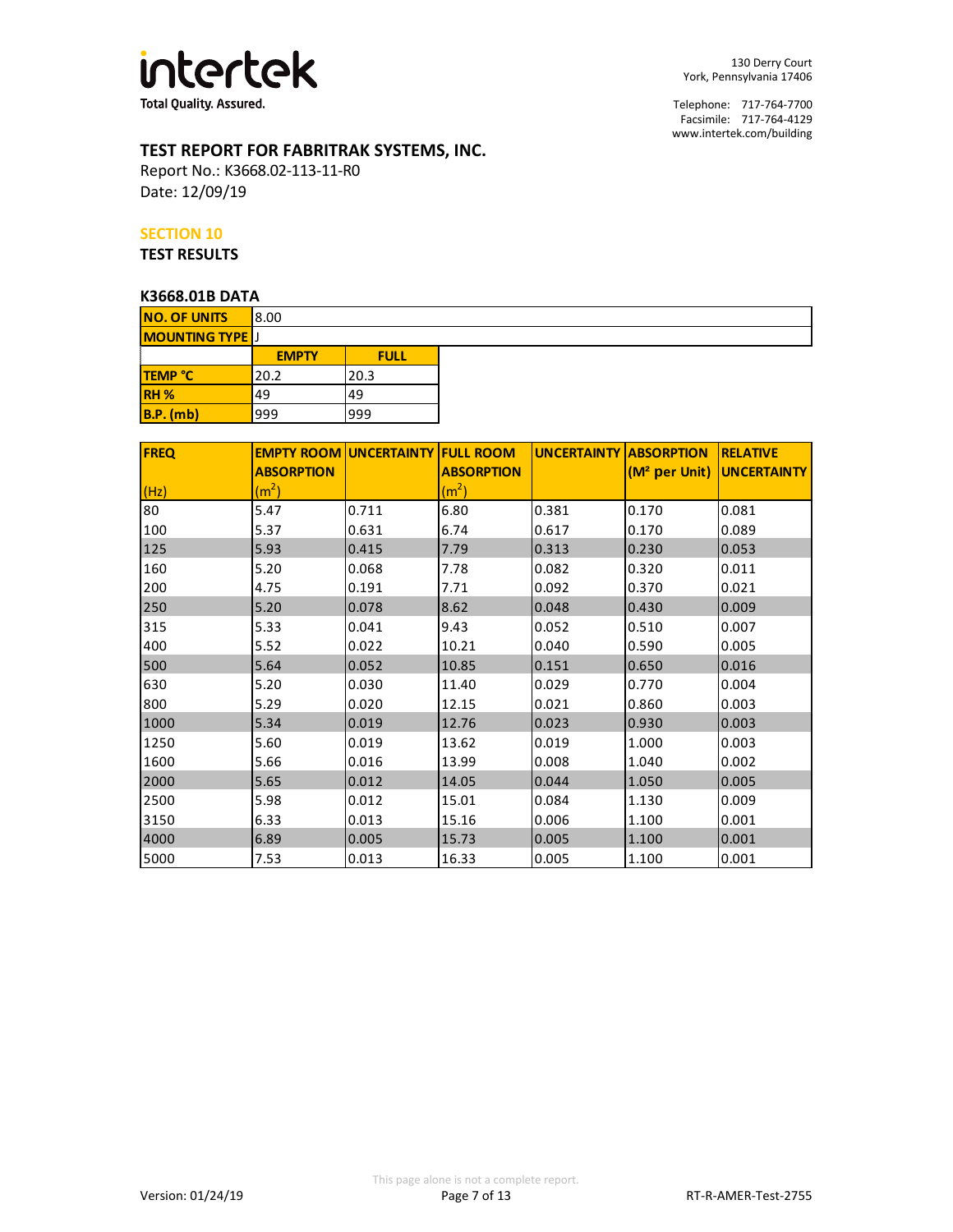

# **TEST REPORT FOR FABRITRAK SYSTEMS, INC.**

Report No.: K3668.02-113-11-R0 Date: 12/09/19

#### **K3668.01B GRAPH**

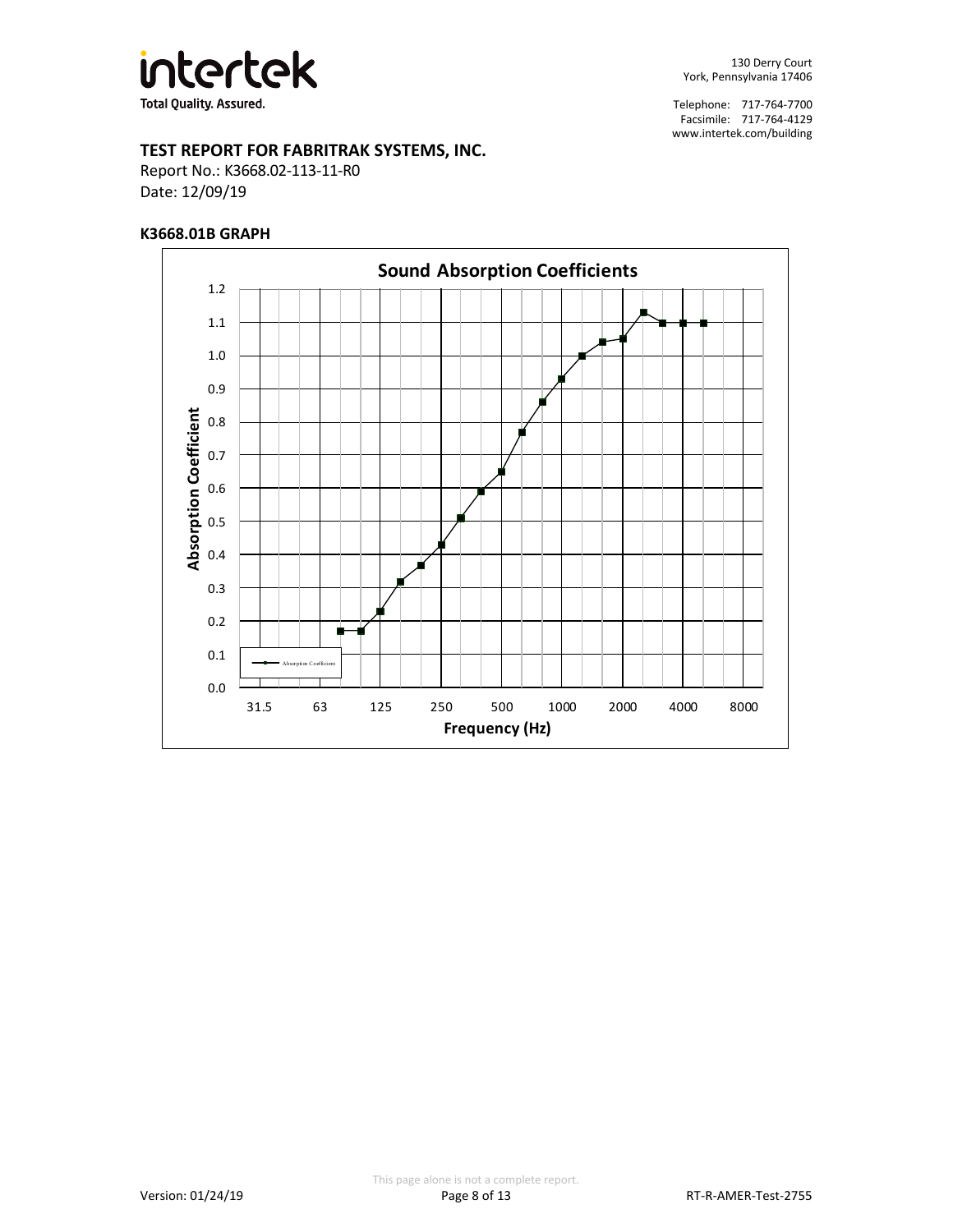

# **TEST REPORT FOR FABRITRAK SYSTEMS, INC.**

Report No.: K3668.02-113-11-R0 Date: 12/09/19

#### **K3668.01B2 FOOT PRINT DATA**

| <b>SPECIMEN AREA</b> 9.45 $m2$ |              |             |  |  |
|--------------------------------|--------------|-------------|--|--|
| <b>MOUNTING TYPE</b> Type J    |              |             |  |  |
|                                | <b>EMPTY</b> | <b>FULL</b> |  |  |
| <b>TEMP °C</b>                 | 20.2         | 20.3        |  |  |
| RH <sub>%</sub>                | 49           | 49          |  |  |
| $B.P.$ (mb)                    | 999          | 1000        |  |  |

| <b>FREQ</b> |                   | <b>EMPTY ROOM UNCERTAINTY FULL ROOM</b> |                   | <b>UNCERTAINTY ABSORPTION</b> |                    | <b>RELATIVE</b>    |
|-------------|-------------------|-----------------------------------------|-------------------|-------------------------------|--------------------|--------------------|
|             | <b>ABSORPTION</b> |                                         | <b>ABSORPTION</b> |                               | <b>COEFFICIENT</b> | <b>UNCERTAINTY</b> |
| (Hz)        | (m <sup>2</sup> ) |                                         | (m <sup>2</sup> ) |                               |                    |                    |
| 80          | 5.47              | 0.711                                   | 6.80              | 0.381                         | 0.14               | 0.085              |
| 100         | 5.37              | 0.631                                   | 6.74              | 0.617                         | 0.14               | 0.093              |
| 125         | 5.93              | 0.415                                   | 7.79              | 0.313                         | 0.20               | 0.055              |
| 160         | 5.20              | 0.068                                   | 7.78              | 0.082                         | 0.27               | 0.011              |
| 200         | 4.75              | 0.191                                   | 7.71              | 0.092                         | 0.31               | 0.022              |
| 250         | 5.20              | 0.078                                   | 8.62              | 0.048                         | 0.36               | 0.010              |
| 315         | 5.33              | 0.041                                   | 9.43              | 0.052                         | 0.43               | 0.007              |
| 400         | 5.52              | 0.022                                   | 10.21             | 0.040                         | 0.50               | 0.005              |
| 500         | 5.64              | 0.052                                   | 10.85             | 0.151                         | 0.55               | 0.017              |
| 630         | 5.20              | 0.030                                   | 11.40             | 0.029                         | 0.66               | 0.004              |
| 800         | 5.29              | 0.020                                   | 12.15             | 0.021                         | 0.73               | 0.003              |
| 1000        | 5.34              | 0.019                                   | 12.76             | 0.023                         | 0.79               | 0.003              |
| 1250        | 5.60              | 0.019                                   | 13.62             | 0.019                         | 0.85               | 0.003              |
| 1600        | 5.66              | 0.016                                   | 13.99             | 0.008                         | 0.88               | 0.002              |
| 2000        | 5.65              | 0.012                                   | 14.05             | 0.044                         | 0.89               | 0.005              |
| 2500        | 5.98              | 0.012                                   | 15.01             | 0.084                         | 0.96               | 0.009              |
| 3150        | 6.33              | 0.013                                   | 15.16             | 0.006                         | 0.93               | 0.002              |
| 4000        | 6.89              | 0.005                                   | 15.73             | 0.005                         | 0.94               | 0.001              |
| 5000        | 7.53              | 0.013                                   | 16.33             | 0.005                         | 0.93               | 0.001              |

| <b>NRC RATING</b> | 0.65 | (Noise Reduction Coefficient) |
|-------------------|------|-------------------------------|
| <b>SAA RATING</b> | 0.66 | (Sound Absorption Average)    |

*Notes:*

*1) The NRC rating is the arithmetic average of the sound absorption coefficients at 250, 500, 1000, and 2000 hertz. The average is rounded to the nearest multiple of 0.05.*

*2) The SAA rating is the arithmetic average of the sound absorption coefficients at the frequencies ranging from 200 to 2500 hertz. The average is rounded to the nearest multiple of 0.01.*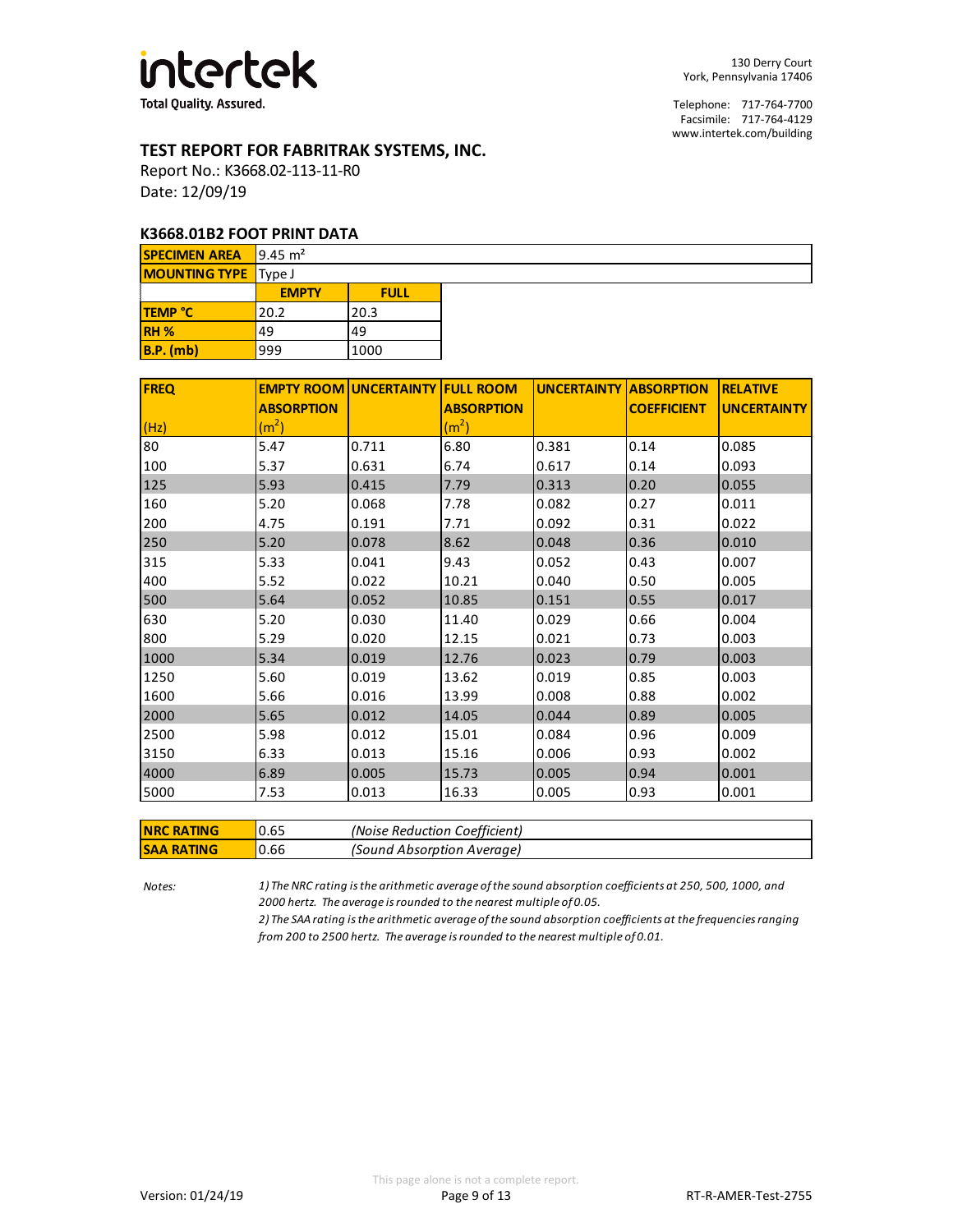

# **TEST REPORT FOR FABRITRAK SYSTEMS, INC.**

Report No.: K3668.02-113-11-R0 Date: 12/09/19

# **K3668.01B2 FOOT PRINT GRAPH**

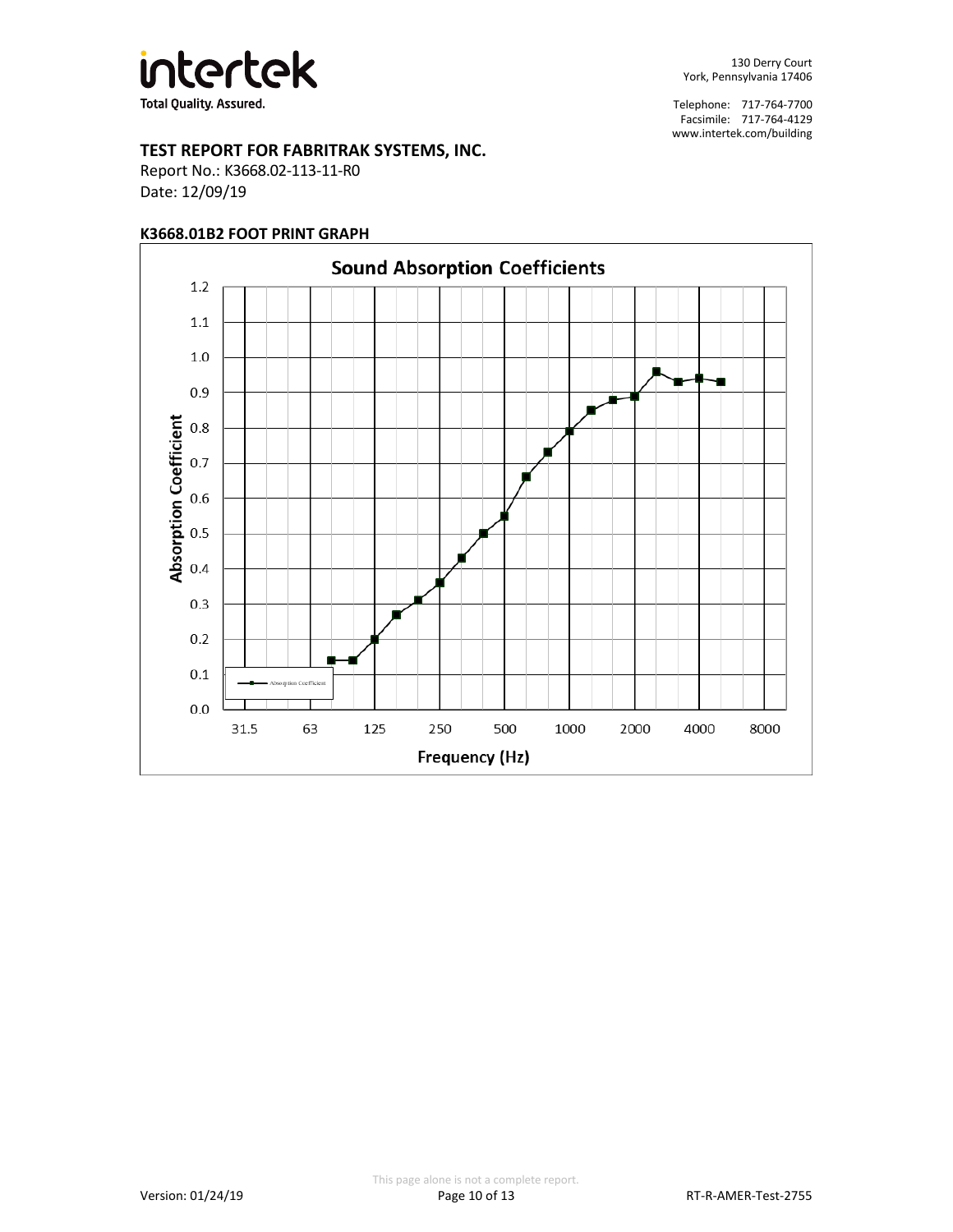

130 Derry Court York, Pennsylvania 17406

Telephone: 717-764-7700 Facsimile: 717-764-4129 [www.intertek.com/building](http://www.intertek.com/building)

# **TEST REPORT FOR FABRITRAK SYSTEMS, INC.**

Report No.: K3668.02-113-11-R0 Date: 12/09/19

# **SECTION 11**

**PHOTOGRAPHS**



**Photo No. 1 Photograph of Installed Test Specimen**



**Photo No. 2 Side View of Test Specimen**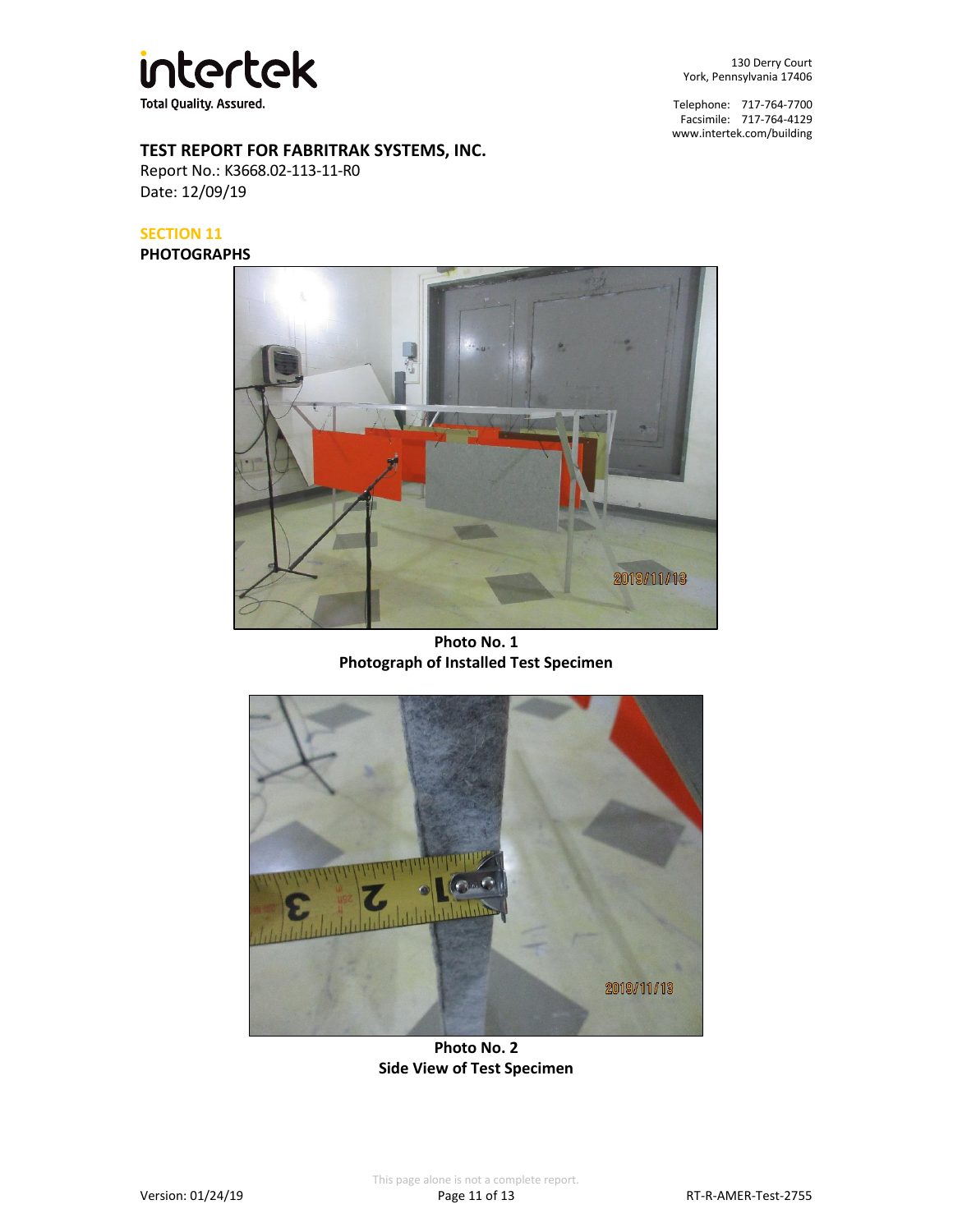

# **TEST REPORT FOR FABRITRAK SYSTEMS, INC.**

Report No.: K3668.02-113-11-R0 Date: 12/09/19

# **SECTION 12**

#### **DRAWING**

# AREA FOOT PRINT ENCOMPASSING THE 8-PANEL CONFIGURATION CALCULATION